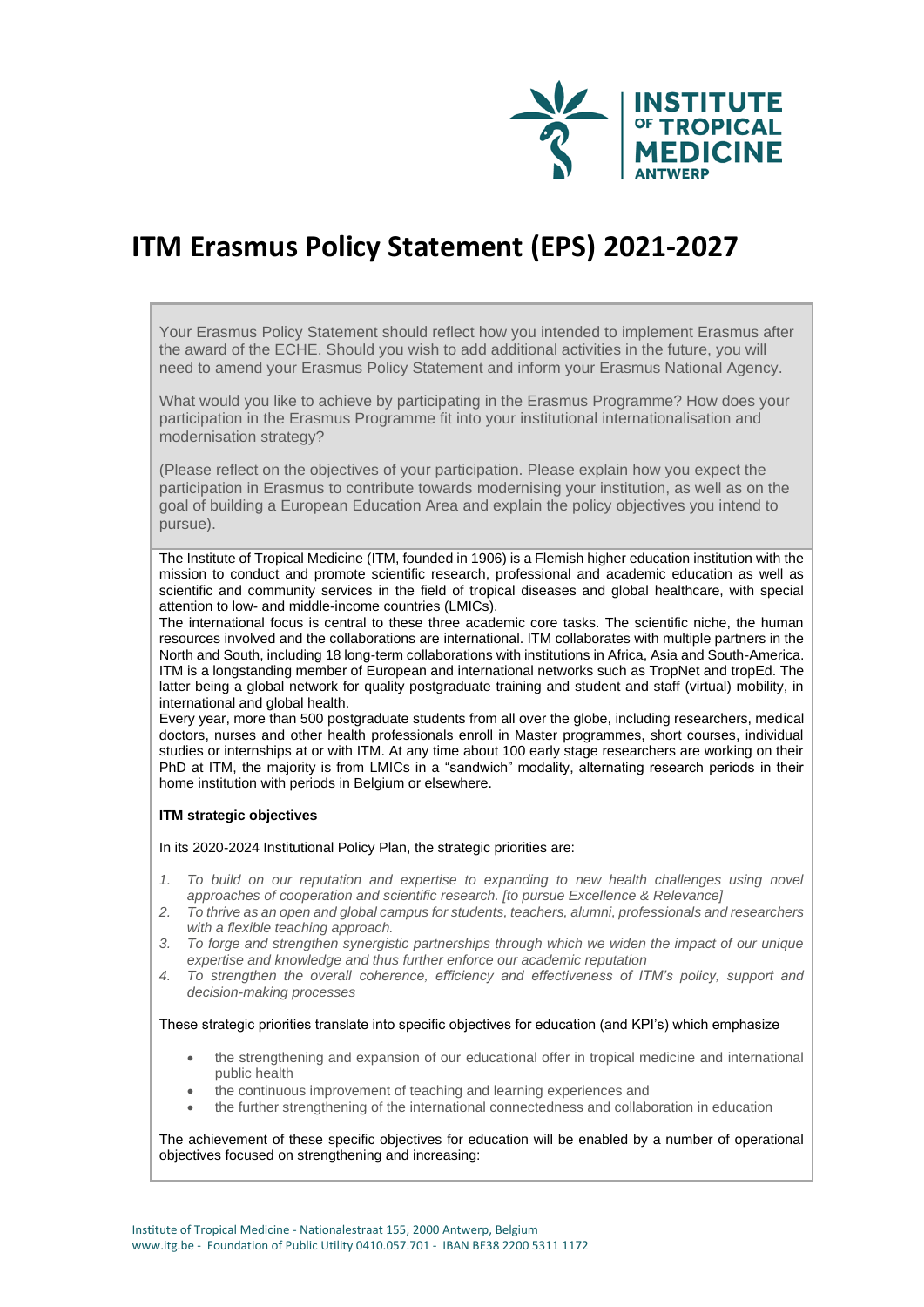- diversity of students and staff
- study flexibility
- technology-enhanced learning possibilities
- national and international cooperation
- teaching capacity and competences for lifelong learning
- access to ITM's educational portfolio (inclusive education)

Effective participation in the Erasmus Programme is expected to significantly contribute to these objectives for the betterment of international health globally through sustainable partnerships with stakeholders in Europe and beyond.

## **The Erasmus Programme and ITM**

The Erasmus Programme offers opportunities to expand and innovate academic cooperation, in the face of new or (re-)emerging health challenges, with European and third country higher education institutions. The different Key Actions of the programme support mutually beneficial internationalisation and modernisation strategies aiming at increased synergy between institutions and their fields of scientific expertise, in the spirit of a global open campus. Capacity Building initiatives will allow to progressively move to truly equal academic partnerships globally as a prerequisite for joint educational programmes.

## **Strengthening diversity and increasing flexibility**

Because of ITM's focus on postgraduate training for early and mid-career students and researchers, flexibility (in content, place and time as well as approaches to teaching and learning) is crucial. During the last years, ITM has made significant progress in making its educational offer more flexible. ITM transformed its courses into independent short courses and allows students to develop more tailor-made programmes. ITM aims to further increase the diversity of **students and staff** as well as the **flexibility** of its programmes for national and international students. A next step in this process of flexibilisation is embedding ITM courses in collaborative educational programmes.

Key Action 1, where **mobility** of students and staff is highlighted, will be of particular importance to ITM's policy in this respect. The many longstanding and global institutional relationships and the global network of ITM alumni create numerous opportunities for incoming and outgoing mobility of staff. Collaboration agreements with Belgian universities and international HEI, members of the tropEd Network or other, allow to increase student and staff exchange initiatives. Master loans, at present non-existent, might become increasingly attractive for postgraduate (mid-career master) students.

Within this policy logic, ITM is also increasing its investment in technology-enhanced learning, such as blended short courses and distance learning. It is clear that the Corona-pandemic and travel restrictions will make **virtual mobility** even more important. Every course or building block of Master programmes is, as stated above, offered as stand-alone short course. More courses will be offered both on campus and online or blended. Key Action 2 can in this respect be of significant added value by increasing international access, credit recognition and educational collaborations across the globe. This will ultimately contribute to the flexibility of ITM's educational portfolio.

## **Strengthening national and international cooperation**

Cooperation and exchange of good practices and expertise with HEI partners worldwide is being enhanced under ITM's **"Alliance for Education in Tropical Medicine and International Public Health" (the "Alliance")** and through the consolidation of the ITM **Alumni Network**. The "Alliance", supported by the Belgian Directorate General for Development Cooperation (DGD), is ITM's framework for internationalisation and strategic integration of existing and new national and international collaborations in the field of education. It is a platform for collaborative initiatives including staff and student mobility, joint educational initiatives (curriculum development and joint courses) and exchange on management and quality assurance in higher education.

Given ITMs focus on LMICs, **Capacity Building projects** are of special importance as they facilitate collaborations across countries and regions, which is particularly relevant when partners work in a specific scientific niche. Participation in **Knowledge Alliances** can boost **innovation** in educational approaches. This will be of particular relevance for the transition towards more distance learning and further internationalisation. Participation in Strategic Partnerships can diversify ITM's international collaboration for better synergies in changing contexts. **Strategic Partnerships** with Belgian universities and international HEI, as for example with members of the tropEd Network, will mainly be mutually beneficial in the field of educational quality assurance and joint course development.

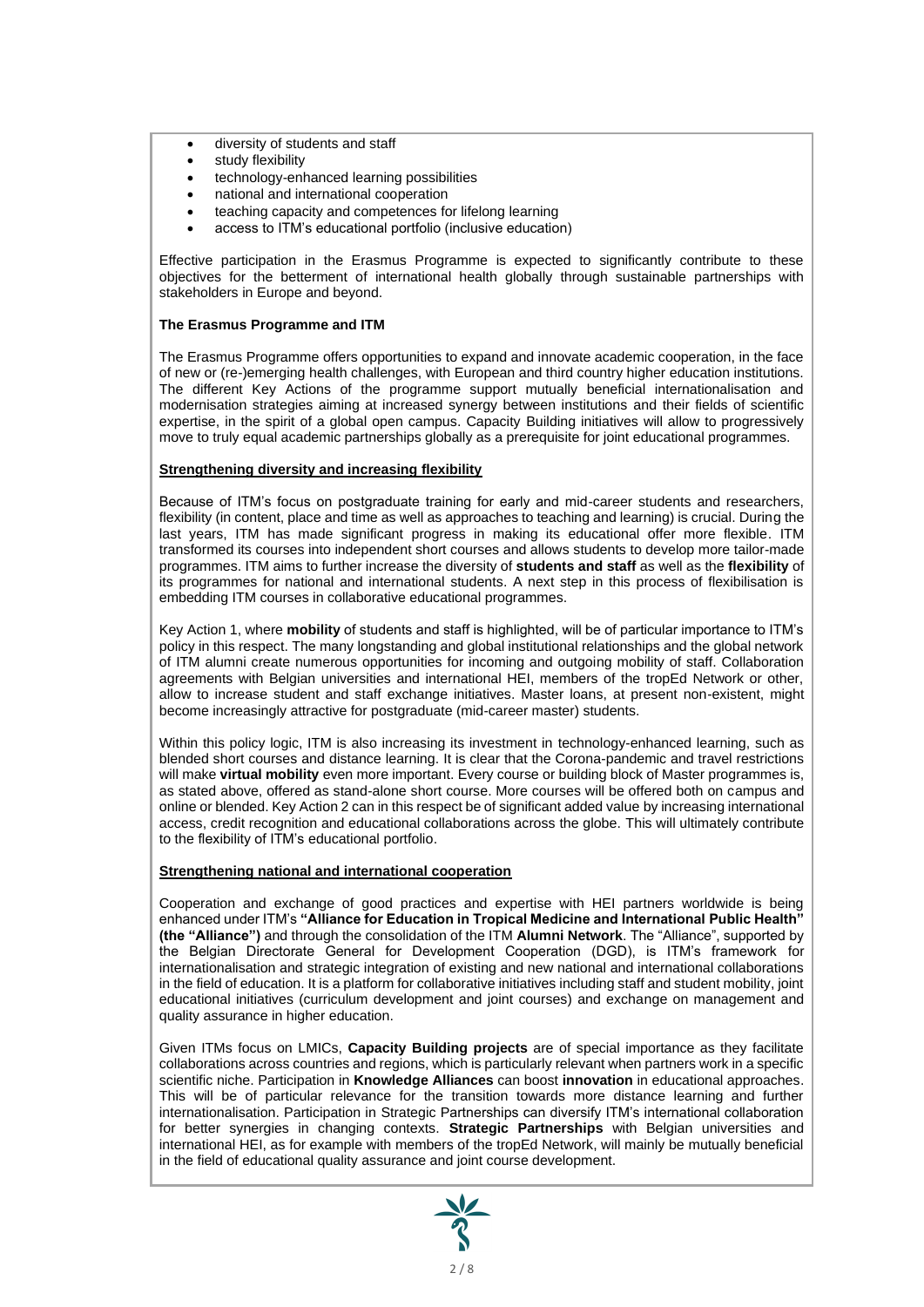In sum, participation in the Erasmus Programme Key Action 2 will allow ITM to diversify its strategic partnerships and networks with HEIs in EU Programme and Partner Countries beyond DGD partner countries and especially in the EHEA. It will be the preferred route to contribute to the EU goals of building a European Education Area; strengthening teaching capacity, supporting the development of students' key competences for lifelong learning and increasing inclusive education.

# **Strengthening teaching capacity**

To strengthen ITM teaching capacity, training activities for lecturers and educational staff on cross-cutting themes such as e.g. pedagogical skills, use of digital tools for teaching and learning and intercultural competences are organised. Supporting educational staff in implementing competence-based education, and innovative learning methods and assessments and fostering digital readiness is prioritized in the institutional policy plan as well as seminar programmes for knowledge sharing and continuous professional development. Career development of **education support staff** is as well facilitated through a specific career track in the institution's jobs architecture. ITM's Education Office and the Education Units in the scientific departments actively support these strategies.

The Erasmus Programme Key Action 1 will be explored for funding mobility of staff in view of the exchange of teaching and learning expertise with a training of trainers (ToT) logic. Key Action 2 may also be of added value in further developing internal teaching capacity.

# **Investing in key competences for lifelong learning**

Competences for lifelong learning and transferrable skills are structurally embedded in ITM's educational portfolio. These competences are essential requirements for personal and career-development, social inclusion and active citizenship.

Participation in the Erasmus Programme will allow to develop cooperation (KA2) and staff mobility (KA1) to fuel and compare policies in higher education for the development of these competencies, which often require important changes in the educational culture. The exposure to policies and practices at international level (Europe and beyond) is considered most effective for institutional learning.

As a higher education institution offering post initial scientific training, our emphasis is on: academic English, intercultural communication, critical thinking and scientific skills, digital and technologybased competences and active citizenship as scientists. Below a brief overview of main aspects.

• **Language proficiency**

ITM being an international postgraduate campus, English is the main language for instruction. In terms of language support a comprehensive Academic English Training Programme is offered to students from non-English speaking countries. For interested foreign students, basic Dutch language courses are organised on campus. This is especially encouraged for long-stay students to improve their integration in the Flemish social environment.

• **Intercultural competences and communication skills**

As ITM is an open and global campus welcoming yearly more than 500 students from around the globe, intercultural competences and communication skills workshops are embedded in the curriculum of Master degrees and postgraduate certificate programmes. The institutional gender, diversity and integrity policies foresee training activities for staff. Participation in the Erasmus Programme (mainly through collaboration, KA2 but also KA1, staff mobility) enables to further develop these trainings at an institution-wide level.

# • **Digital skills**

Technology Enhanced Learning (TEL) coordinators and IT staff support digital skills development for teaching and learning for lecturers and students. ITM specifically focuses on digital skills in the fields of healthcare, public health and biomedical sciences. Further development of these skills and related institutional policies would be topics for further collaboration under the Erasmus programme.

## • **Research skills**

The ITM Research Office organises yearly the PhD-training / Transferrable Skills School, open to PhD students, junior researchers, postdocs, supervisors and the wider ITM community (including ITM's

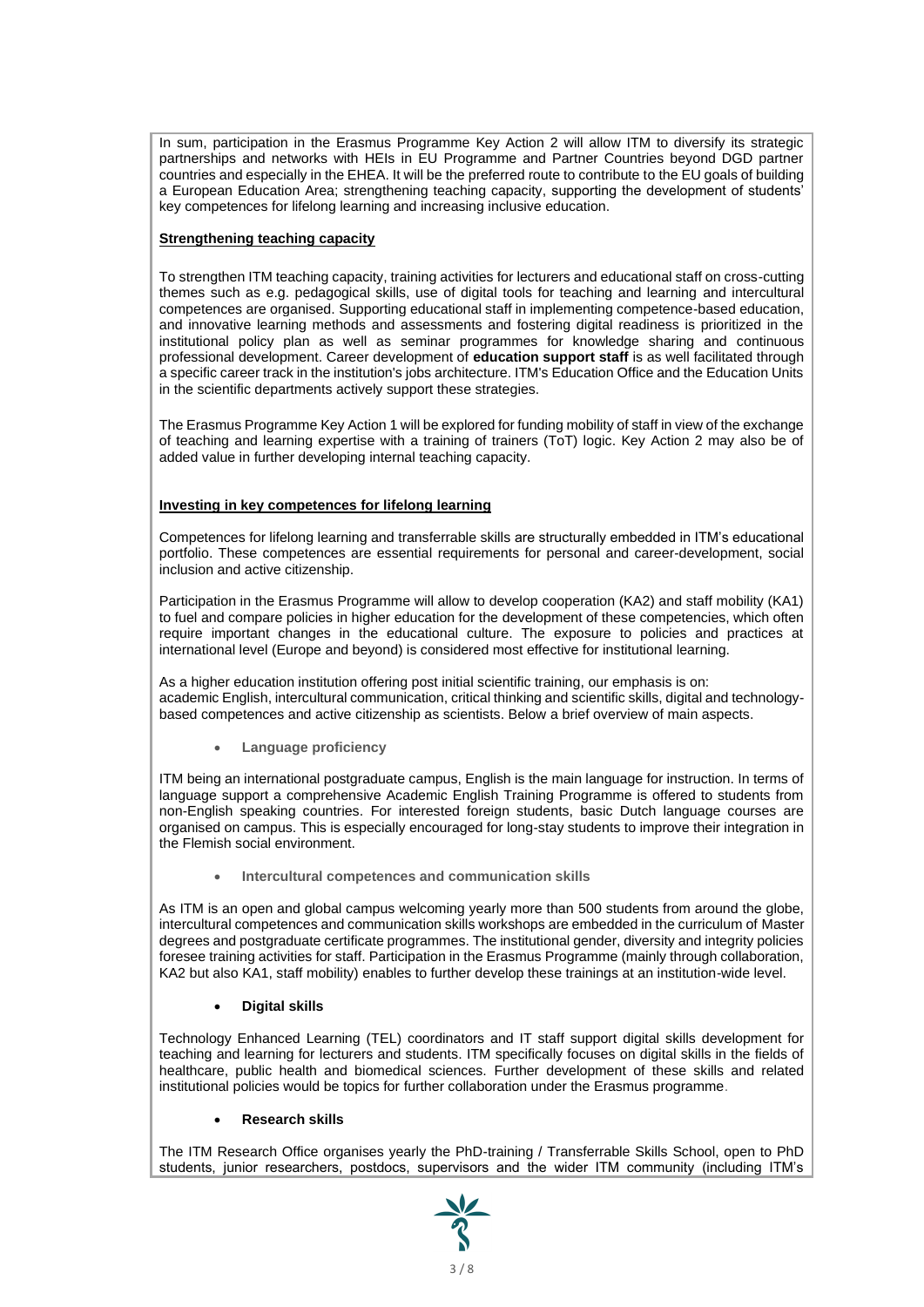partners). This training focuses on strengthening transferrable skills and key competences in the fields of 'ethics', 'presentation & communication', 'publication & writing' & 'good research practices. Further investing in the development of these skills and this training in a collaborative way will be explored under the Erasmus Programme.

## • **Career support for alumni**

Via an online ITM platform - connecting students, alumni and staff – career support, transferrable skills development and lifelong learning of alumni are supported. This is enabled by the organisation of webinars, sharing sector-related information and job opportunities. Mentorship opportunities (alumni as mentors for students) are being developed as well. The alumni network offers travel grants for junior researchers to have their voice heard at international conferences and thus support their active citizenship.

## **Increasing inclusive education**

ITM is committed to guarantee access to its education for its target groups. The inclusion of students from disadvantaged economic backgrounds is being enabled by a scholarship programme, coordinated by ITM, funded by the Belgian Development Cooperation (DGD). A reviewed tuition fee policy with differential fees for EEA and non-EEA students facilitates, since 2020, access of EEA-students as they rarely have access to scholarships (as opposed to students from LMICs). Student loans might become an additional mechanism for enhanced financial accessibility. Also, the ITM Diversity and Gender Policy will encourage inclusive education.

Please reflect on the Erasmus actions you would like to take part in and explain how they will be implemented in practice at your institution. Please explain how your institution's participation in these actions will contribute to achieving the objectives of your institutional strategy.

The interconnectedness of persons and institutions and the opportunities for student/staff mobility play a major role in the different strategic objectives of ITM. Continued participation in the Erasmus Programme offers important opportunities to further internationalise, modernise and expand ITM's educational portfolio, synergistically with the EHEA and third country partners. And although all Key Actions of the Erasmus Programme relate well to the different institutional strategies, as highlighted above, some actions are considered more central than others.

With regards to **Key Action 1**. ITM intends to attract students more globally (and in the first place from Europe), increase the flexibility of its teaching programmes and further internationalise its teaching staff. Incoming and outgoing credit and staff mobility is thus expected to grow albeit slowly. As mentioned, this will mainly depend on the European strategy in the current context. Master students from LMIC's (the majority at this moment) so far usually prefer to stay the full academic year at ITM.

Key Action 1 can support ITM's educational objectives in multiple ways.

First, with respect to **student mobility**. In all Master and PhD degree programmes, students can include a study period and/or an internship/traineeship abroad at a partner higher education institution (HEI). To ensure high quality mobility activities with maximum impact on the students, the mobility activity has to be compatible with the student's degree related learning and personal development needs. In the new Master of Science in Tropical Medicine (MTM), starting in September 2020, the possibility to engage in an optional period for field work or internship is included, or as well to work on a thesis project at an ITM partner institution. Key Action 1 can be of added value in developing this mobility, but it can also facilitate mobility involving partner organisations with different backgrounds and active in different fields or socio-economic sectors (e.g. traineeships of university students, NGOs, public bodies or in industry / private companies).

Important to note is that ITM already provides active support to incoming and outgoing students and this throughout the entire mobility process. Student Services take care of visa, travel, insurance, housing, scholarships, social welfare, mental and social wellbeing, safety and health. In this context, ITM manages its own modern, affordable student accommodation for mobile and international students (103 student-rooms available). Outgoing students receive continued support for all administrative matters. Key Action 1 can support ITM in further facilitate mobility of students in the field of international public health and tropical medicine.

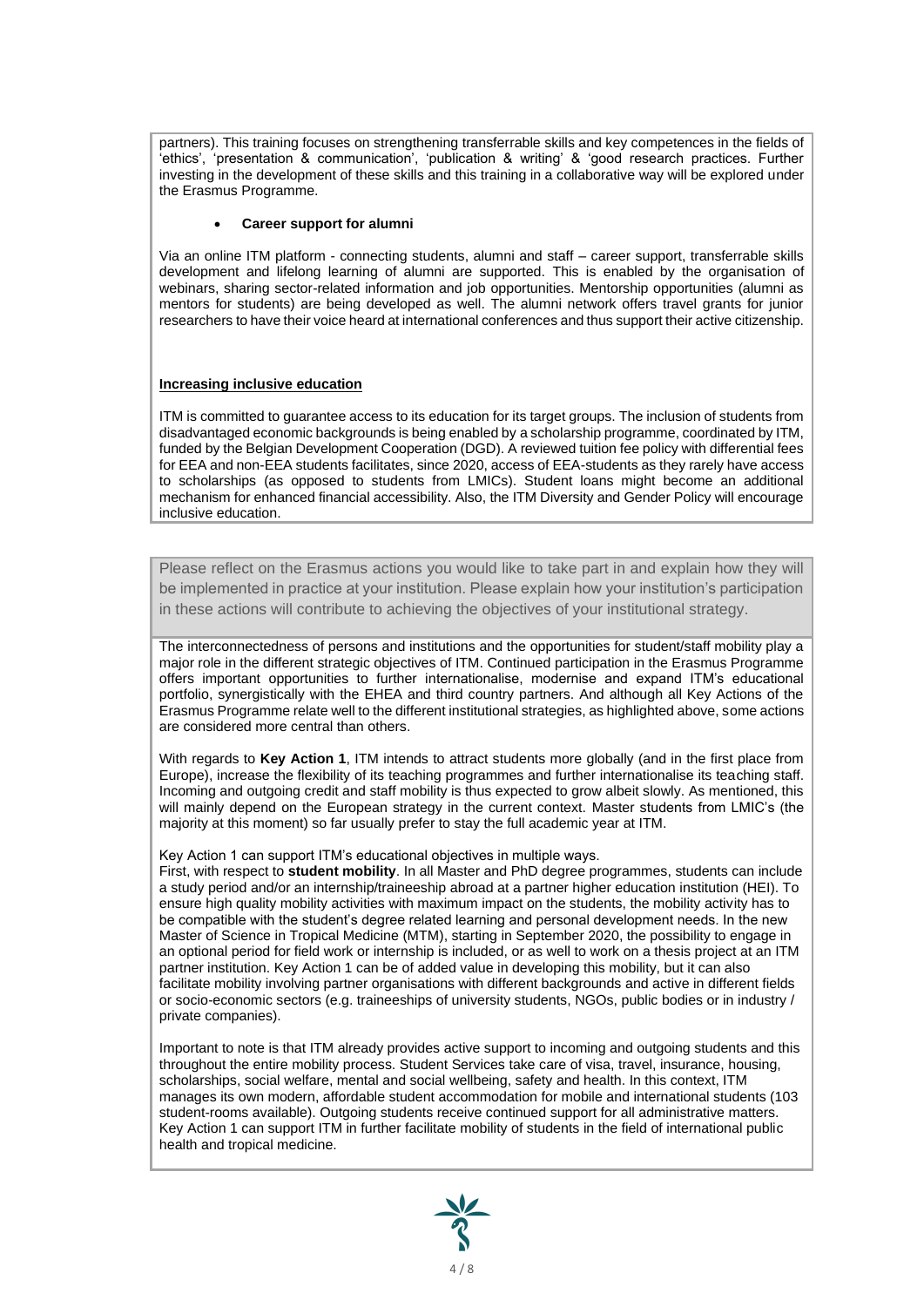Second, with respect to **staff mobility**. The Erasmus Programme creates opportunities for incoming and outgoing staff mobility for training and teaching, to a broader range of HEIs in EU Programme and Partner countries. This mobility action can support academic staff (including ITM international alumni and staff from partner institutions) as current funding for this type of mobility is limited. The added exposure will create stronger EU ties and will enhance ITM's participation in EU networks such as tropEd [\(www.tropEd.org\)](http://www.troped.org/). By virtue of the EU Partner country mobility possibilities, Erasmus+ will allow ITM to expand its scope beyond the list of low- and middle-income partner countries under the current Belgian development cooperation framework. Staff mobility agreements are validated in advance between the sending and receiving institutions and the mobile participants.

With regards to **Key Action 2**, our institutional strategy involves the development of **Partnerships for Cooperation and exchanges of practices** and **Partnerships for Innovation.**

## **Strategic Partnerships**

These partnerships will support ITM and partner institutions in the development, transfer and/or implementation of innovative practices as well as the implementation of joint initiatives promoting academic cooperation, course development, peer learning and exchange of experience. There are several opportunities under consideration.

First, a strategic partnership is being envisaged with members of the international tropEd network. The increasing need to teach relevant digital skills for International and Global Health and blending of course programmes are common concerns in the tropEd network. Despite the fact that the established consortium did not obtain a grant in Key Action 2 to further develop the aforementioned skills, the existing project will in the next ECHE-period be considered for resubmission. Also, the timely and joint development and management of topical courses such as courses on "outbreak investigation and research" and "migration and health" is a priority in the network for which collaboration can be further explored.

The tropEd network and the academic networks of each member institution, such as the ITM "Alliance for Education", constitute fertile ground for sustainable relationships and joint educational initiatives. Participation in the Erasmus Programme will thus enable ITM to plan strategic collaboration including countries and partners beyond the LMIC-list as managed by the Belgian Development Cooperation framework.

## **Capacity Building projects**

ITM has extensive expertise and long-standing experience in academic capacity strengthening in LMICs. The focus is on low- and middle-income countries - in accordance with the Belgian international cooperation and development policy - mainly in Africa and selected countries in South America and Asia. ITM aims to foster excellent long-term (20 years or more) institutional partnerships. We focus on academic staff development through North-South-South interactions, development of research skills, knowledge management and digital innovation in tropical and international/global health programmes.

ITM has submitted successfully one Capacity Building project as lead organisation in the past ECHE period. The HITIHE-project (Health Information and Technology for Improved Health Education in South-East Asia), funded in 2019 by the Erasmus Programme, aims to improve access to high-quality open educational resources through supporting health libraries, health-oriented educational technology experts and online platforms for the distribution of educational material. The project is implemented by a consortium of nine higher education and research institutions in Europe and Asia (Cambodia and Indonesia). In line with the further development of the HITIHE-project, ITM aims to further invest in new partnerships for capacity building and innovation both in EU Programme and Partner countries.

ITM started to explore possible educational collaborations with French speaking West-African universities which are struggling with the increasingly English environment in which health sciences and health programmes evolve worldwide. The present political and security context are additional reasons to explore innovative ways to collaborate.

ITM is also involved in the development of a current Erasmus+ KA2 proposal (Capacity Building) entitled "Consortium for an International Specialization in Epidemiology with emphasis on chronic diseases / IEEpiCD." The proposal, led by the University of Antioquia (Colombia), involves EU partners in Spain (U Salamanca), France (U Sorbonne) and Belgium (ITM), and Latin-American partners in Ecuador (U de las Américas, and U Tecnológica Equinoccial), Argentina (U Mar del Plata) and Colombia (U CES).

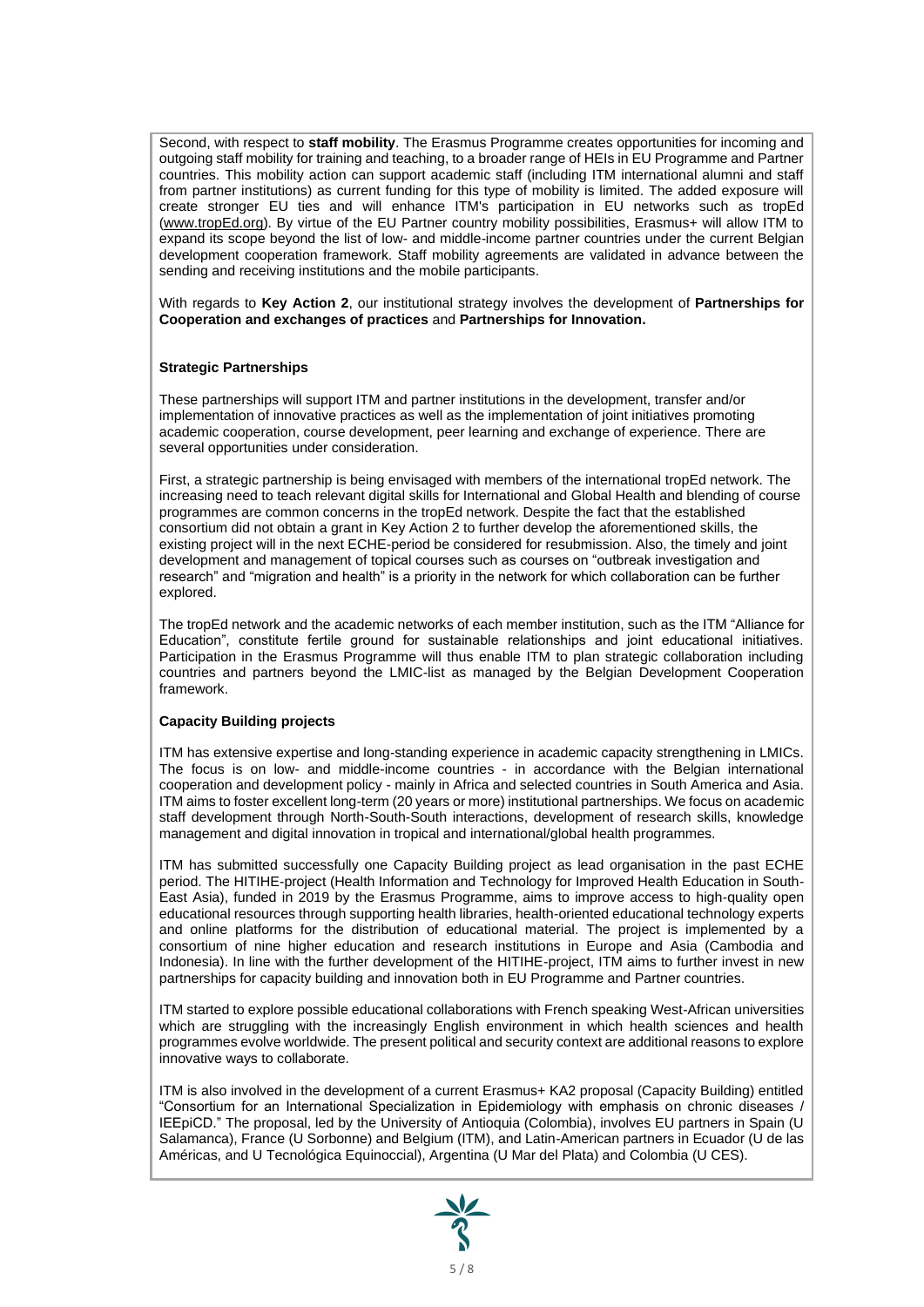Another specific Capacity Building project is being explored with Latin American partners of the Dentarget Network – Instituto FioCruz, Brazil; University of Antioquia, Medellin, Colombia; Universidad Autonoma de Yucatan, Mexico; Instituto Pedro Kouri, Cuba. The scope of the project is on the impact evaluation of public health strategies to prevent/control diseases.

Participation in the Erasmus Programme will enable to further contribute to global capacity strengthening in health with partner institutions in countries that are not prioritised under the Belgian development cooperation framework and therefore expand ITM's cooperation capacity.

## **Knowledge Alliances**

At ITM, a 'Wikitropica' platform is being developed. The concept of Wikitropica is to develop online open educational resources to be used for continuous medical education on tropical infectious diseases by students and healthcare professionals worldwide. Infectious diseases are not only common in the global south but increasingly also in the EU due to migration, travel and global warming, as exemplified by the COVID-19 pandemic. Small and medium-sized enterprises strong in marketing, software development, knowledge management and data analysis and artificial intelligence will be involved in partnerships. The platform will become part of an information portal for EU healthcare professionals ITM is currently developing online. The further development of the Wikitropica platform is also supported by the HITIHE project for use beyond the EU.

For specific training and research projects, ITM collaborates with NGOs and small and medium-sized enterprises. An example is the Afya Tek project aiming at digitizing community healthcare in Tanzania. The project is implemented by a consortium of public and private partners. ITM is in charge of conducting the monitoring and evaluation of the integration of the digital tools into the healthcare system. Within the Erasmus Programme, ITM aims at piloting Knowledge Alliances to digitalize global health(care) and to initiate new public-private partnerships with partners in EU Programme countries.

## **Project Management**

The management of potential Erasmus+ projects will be within the structure of ITM's project management structures, consisting of several internal offices with converging responsibilities.

ITM is structured in 3 scientific departments with each an education unit headed by the departmental education coordinator and backed by a departmental course secretariat. At institutional level, policy development for education is managed by the Education Office. Among other tasks, the Education Office is tasked to formulate, prepare and monitor educational, internationalisation and alumni policies, and to develop strategies for national and international collaboration and networking in education, improving international students and staff mobility.

International collaboration initiatives are decided at the level of the institutional Management Committee (MC) including the director, the general administrator and the 3 heads of department.

European and international cooperation projects in education (Erasmus+, Alliance-initiatives, …) are being developed both at departmental level and/or at institutional level and coordinated/managed by the Education Office in close collaboration with the involved scientific department(s). A Project Office in the ITM finance department is responsible for budget management and monitoring of European projects and other external (research) projects.

Administrative support for incoming and outgoing students (e.g. visa, travel, insurance, social welfare and health) is the responsibility of the ITM student services. Formal incoming or outbound traineeship contracts are managed by ITM's HR department. For outgoing mobility in general, coaching the student together with the hosting academic institution (registration, study support, certificates) is the responsibility of the concerned course secretariat. A special service supports staff mobility (e.g. visa, tickets, safety guidance) again backed by the HR department in case contracts are required (e.g. staff secondment contracts).

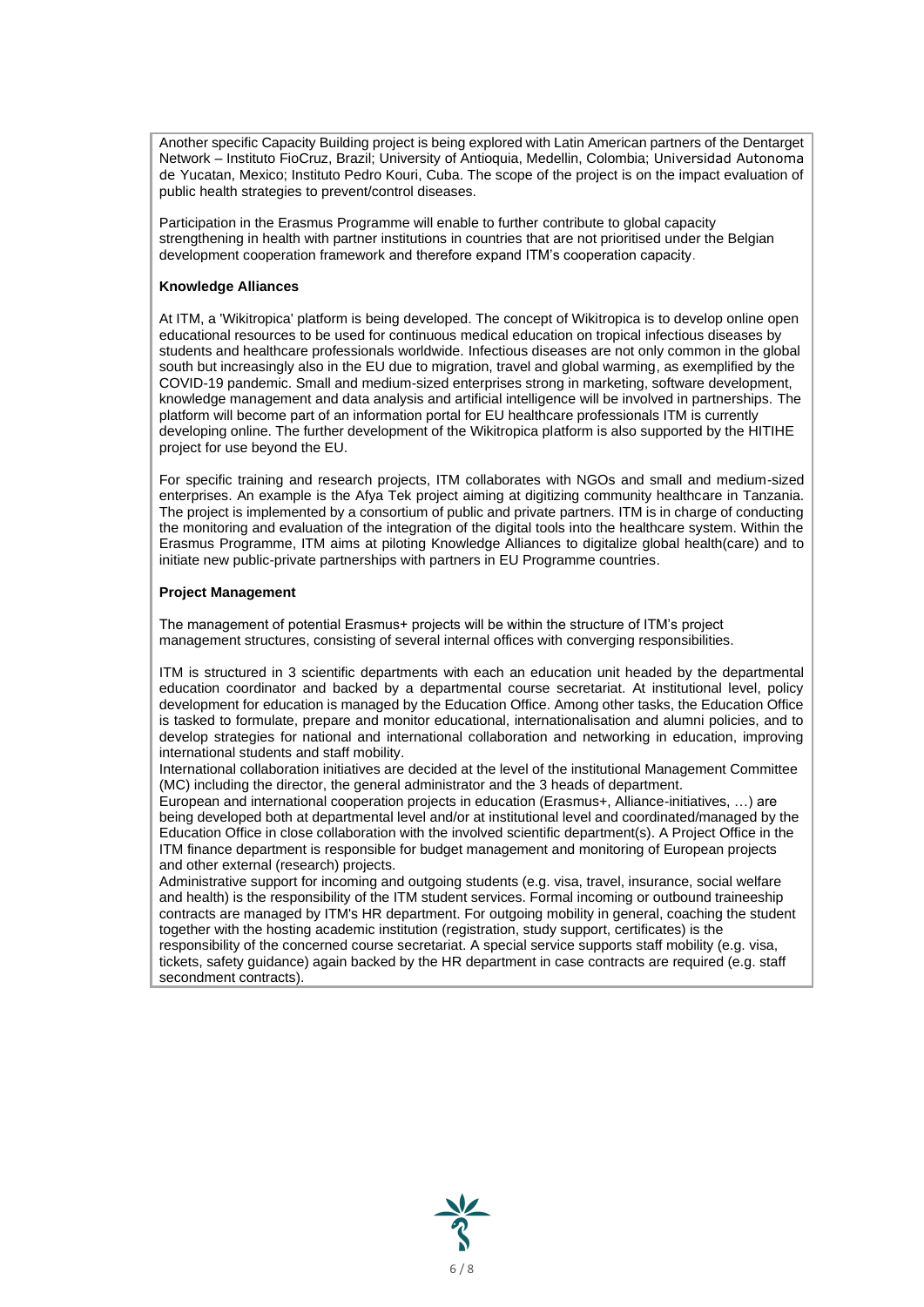What is the envisaged impact of your participation in the Erasmus+ Programme on your institution?

Please reflect on targets, as well as qualitative and quantitative indicators in monitoring this impact (such as mobility targets for student/staff mobility, quality of the implementation, support for participants on mobility, increased involvement in cooperation projects (under the KA2 action), sustainability/long-term impact of projects etc.) You are encouraged to offer an indicative timeline for achieving the targets related to the Erasmus+ actions.

ITM is convinced that its participation in the Programme will have a significant impact on its educational and internationalisation strategy. Participating in actions of the Programme, will enable ITM to further **enhance the international dimension, quality and relevance** of its educational portfolio through cooperation between Programme and Partner-Country Higher Education institutions. Specific ambitions in the field of education, such as increased collaboration, innovation and knowledge sharing, considered as key strategies for a relevant and sustained scientific and societal impact, will be strengthened through Erasmus+ participation. Below a number of goals – with indicative targets – are emphasized. The goals and targets are in line with the institutional policy plan. Participating in Erasmus+ will allow ITM to either reach those targets, either to go beyond the aspired performance.

- 1. As described in its Education Policy Plan, ITM has a strong commitment towards **enlarging participation in its programmes**. New course programmes will attract new students to ITM, globally. The scholarship programme, the reviewed tuition fee policy and increased study flexibility will support the achievement of these goals. The further development of short courses will allow for stronger partnerships with universities worldwide, and the development of joint educational initiatives. ITM stipulated as target for increasing student numbers, a minimum of 10% growth of awarded credit certificates for specialised short courses (calculated over a period of 3 years). Participation in Erasmus+ will support ITM in achieving those goals. Collaborative educational initiatives will allow to increase ITM's course offer and go beyond the above-mentioned target. Moreover, it will increase the international nature of its education and student population.
- 2. Linked to the first target, ITM does not only want to increase participation, but also to increase student and staff mobility to further **enhance the diversity of students and teaching / educational staff**. The targets stipulated by ITM - in terms of geographical diversity of students and lecturers - are to reach at least 30% international students in master programmes but not more than 75% of students from the same continent; and an increase in international lecturers. Note that the majority of the current international students are students from low-resource settings, enabling social/societal development and making our education inclusive. Erasmus+ participation will allow ITM to attract more students from other regions than low-resource regions in the world (e.g. other EU countries), in the spirit of a true 'open and global campus'. Herewith ITM can contribute to the development of the EHEA by offering its expertise to European students and through collaboration with other institutions and networks (e.g. TropEd). Regarding staff, there is a growing number of international guest lecturers that are ITM alumni and staff of partner institutions, sharing their expertise and field-experience with students in the courses. Further strengthening and consolidating our network of current and past alumni – many of whom are in positions of prominence – leading to future partnerships and networks is part of the ITM internationalisation strategy. Increasing this international collaboration between students, staff, alumni and professionals in the field of international public health and tropical medicine is a goal to which Erasmus+ can contribute.
- 3. ITM believes that increasing international cooperation and mobility, international diversity and exchange, and facilitating access to higher education will strengthen both the **quality as well as the relevance of its education**. The qualitative strategic partnerships are very often built on longstanding interinstitutional relations in the academic triad of research, education and international cooperation/capacity strengthening. On a general level, in terms of new collaborative educational initiatives, ITM targets – realistically - an average of two new educational projects over three years, though the number can also grow.
- 4. **Innovation and modernisation of education** at ITM will be strengthened thanks to an increased number of eLearning and blended short courses. Joint development of Technology Enhanced Learning and Teaching (e.g. blended, mobile or distance learning; multimedia creation) is a top priority for exchange and collaboration as identified by ITM and partner institutions. TEL policy support activities are also relevant to support this change towards digitalisation. Also, the global Corona pandemic revealed the vital role of virtual mobility and TEL initiatives. ITM is currently developing a comprehensive TEL policy plan.